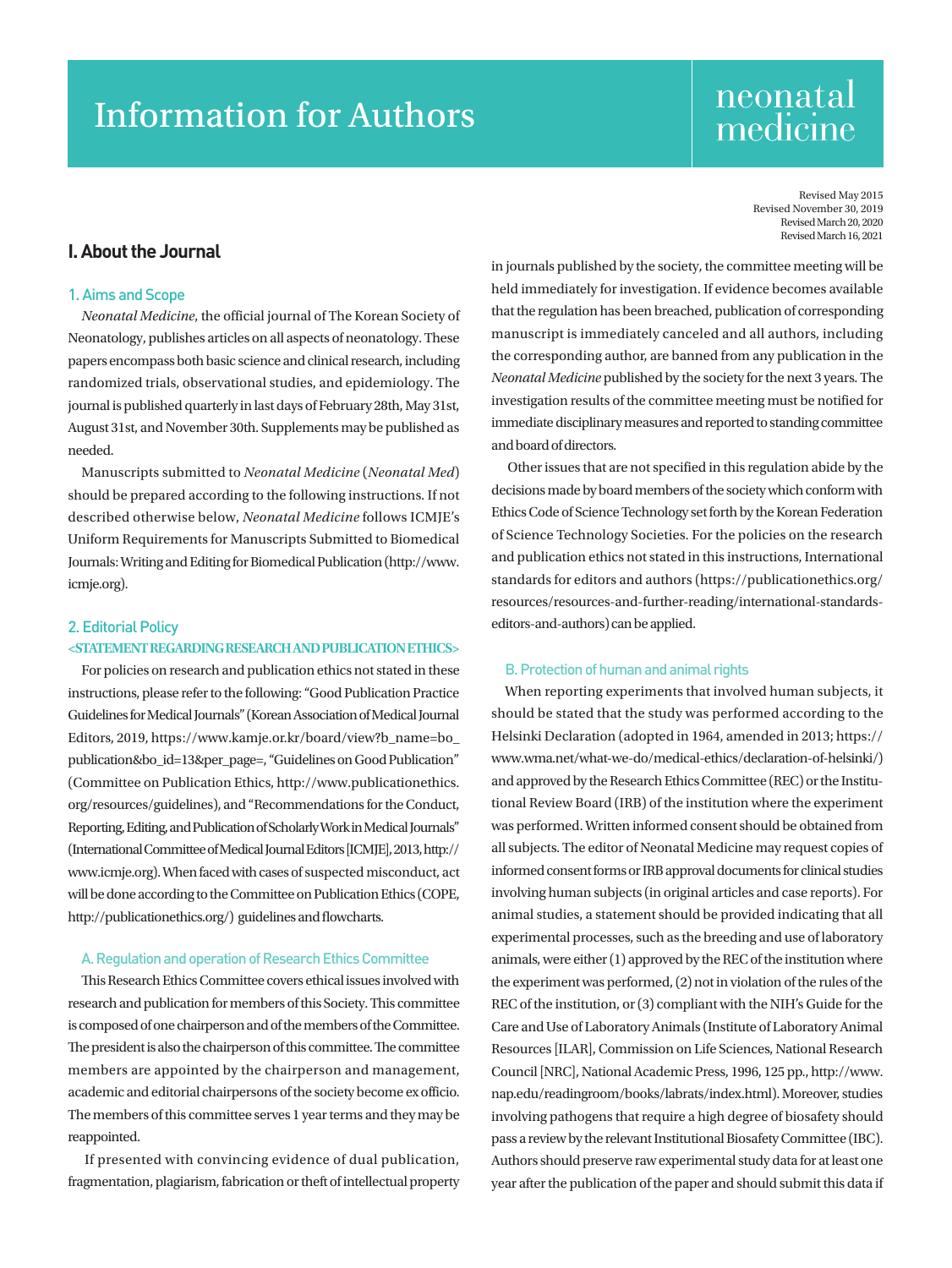required by the editorial board.

## C. Authors and authorship

An author is considered an individual who has made substantial intellectual contributions to a published study and whose authorship continues to have important academic, social, and financial implications. The International Committee of Medical Journal Editors (ICMJE, 2013) recommends the following criteria for authorship: (1) making substantial contributions to the conception, design, acquisition, analysis, and interpretation of data; (2) drafting the article or revising it critically for important intellectual content; (3) giving final approval to the version to be published; and (4) being accountable for all aspects of the work, ensuring that any questions about its accuracy or integrity are appropriately investigated and resolved. Authors should meet all four criteria. These criteria are applicable to those journals that distinguish authors from other contributors.

When the work is conducted by a large, multicenter group, the group should identify the individuals who accept direct responsibility for the manuscript. When submitting a manuscript authored by a group, the corresponding author should clearly indicate the preferred citation and identify all individual authors as well as the group name. Journals usually list other members of the group in the acknowledgments. Acquiring funding, collecting data, or generally supervising the research group does not alone constitute authorship.

The corresponding author must declare research ethics including authorship by stating following sentences in the cover letter.

"All of the byline authors meet the ICMJE criteria for authorship. We well understand privilege and responsibility of the authorship of the scientific publications. We declare that we are keeping global and/or local guidelines of research and publication ethics strictly including authorship."

All authors should describe details of individual author's position in the affiliated institution on the online submission system (ex. professor, college lecturer, graduate student, researcher, college student, postdoc, middle and high school teacher, high school student, etc).

## D. Prevention of duplicate submissions, duplicate publication, and copyright transfer agreement

Authors should not simultaneously submit the same manuscript, in the same or a different language, to more than one journal. Duplicate publication refers to the publication of a paper that overlaps substantially with one already published, without clear, visible reference to the previous publication. Manuscripts are only accepted for journal publication if they have not been published elsewhere. If an author(s) seeks duplicate or secondary publication for any reason (e.g., for readers of a different language), he or she should obtain

approval from the editors in chief of both the first and second journals. In such a case, the author(s) must meet the conditions specified in *Ann Intern Med* 1997; 12:36–7 (e.g., the author(s) should comment on the duplicate or secondary publication in a footnote on the title page of the secondary version). Each author should sign the authorship responsibility and copyright transfer agreement form, attesting that he or she meets the authorship criteria. Authors are required to specify their contributions to the work described in the manuscript.

## E. Protection of privacy, confidentiality, and written informed consent

The ICMJE recommends the following guidelines for the protection of privacy, confidentiality, and written informed consent: The rights of patients should not be infringed without written informed consent. Identifying details should not be published in written descriptions, photographs, or pedigrees unless they are essential for scientific purposes and the patient (or his or her parent or guardian) has provided written informed consent for publication. However, total anonymity can be difficult to achieve; therefore, informed consent should be obtained in the event that patient anonymity is compromised. For example, masking the eyes of patients in photographs does not adequately ensure anonymity. If identifying characteristics are altered to protect anonymity, the author(s) should provide assurance that such changes do not distort scientific meaning, and the editors should take note of this. When informed consent has been obtained, it should be indicated in the published article.

## F. Conflicts of interest

Conflicts of interest exist when an author (or the author's institution), reviewer, or editor has financial or personal relationships that inappropriately influence his or her actions (such relationships are also known as dual commitments, competing interests, or competing loyalties). All authors should disclose any conflicts of interest: (1) financial relationships (e.g., employment, consultancies, stock ownership or options, honoraria, patents, paid expert testimony, etc.), (2) personal relationships, and (3) academic competition. Conflicts of interest must be declared in a footnote on the title page or in the acknowledgments. In particular, all sources of funding for a study should be explicitly stated. Each author should certify the disclosure of any conflict of interest with his or her signature.

## G. Registration of clinical research

Any research involving clinical trials should be registered with an appropriate national clinical trial registration site, such as [http://cris.](http://cris.nih.go.kr/cris/index.jsp) [nih.go.kr/cris/index.jsp](http://cris.nih.go.kr/cris/index.jsp) or other sites accredited by the World Health Organization or ICMJE.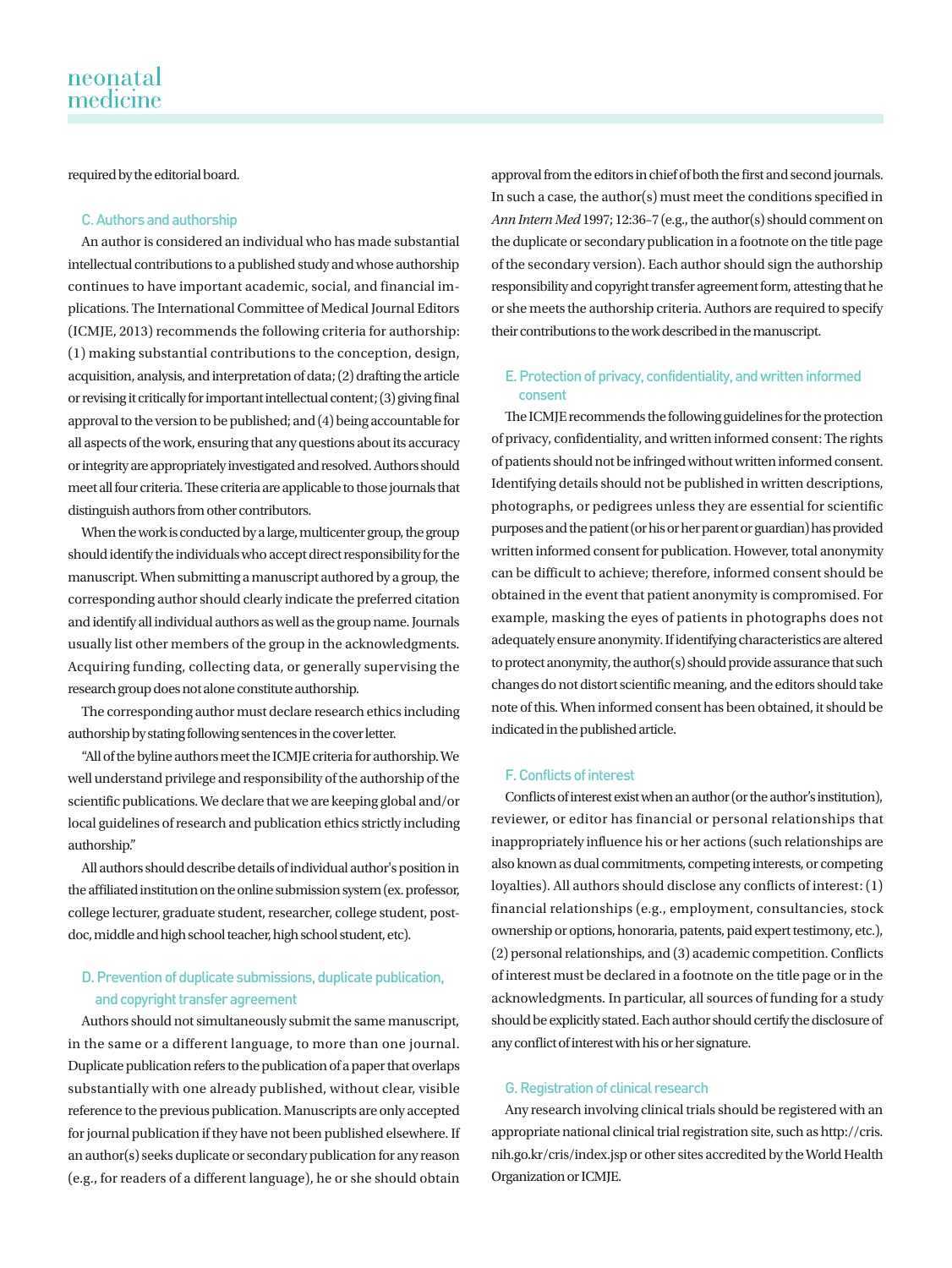## **<PRIOR TO SUBMISSION>**

- If a manuscript does not present a new result or conclusion, then it should not have the same title as a previously published review article.
- Once a case has been published in an original paper, it may not be reproduced as a case report. However, only when a novel diagnostic method, novel therapeutic trial, or previously unknown accompanying condition is found, will the editorial board consider the possibility of its acceptance.
- Clinical trials for drugs with commercial implications will be reviewed by the appropriate subcommittee or subspecialty before being reviewed for publication.
- Case reports of previously published cases will not be accepted. The editorial board will only make an exception if the case is very rare. The index of the Neonatal Medicine should be reviewed before submitting case reports.
- Rejected manuscripts may not be resubmitted.
- If an author does not address the reviewers' comments, or if the manuscript does not follow the journal's guidelines, it will be rejected.

## II. FOR AUTHORS

## 1. Information for Authors

Detailed Korean version is also available in website: [http://submit.](http://submit.neo-med.org) [neo-med.org.](http://submit.neo-med.org)

#### **<TYPES OF MANUSCRIPTS>**

*Neonatal Medicine* publishes invited review articles, original articles, case reports, and news. Invited review articles offer concise reviews of important subjects in neonatology and are written by invitation only. The invited review articles are accepted after editorial evaluation. Original articles are papers that present the results of clinical or laboratory investigations and are sufficiently well documented to be acceptable to critical readers. Case reports deal with interesting cases in neonatology with a relevant review of the current literature.

- Types of publication

*Review article*. The journal accepts both invited and submitted review articles. A mini-review is a short review on a specific topic that is included in a regular issue of the journal.

*Original article*. Such an article presents original research on neonatology, neonatal diseases, and related basic or clinical research.

*Case report*. Descriptions of clinical cases (an individual case or a series of cases) should be unique and should preferably be first-time reports.

*Erratum/revision/addendum/retraction*. The journal may publish

such editorial notices as well.

#### **<MANUSCRIPT PREPARATION>**

Manuscripts must be written in English or Korean. Manuscripts submitted with incorrect formatting will be returned to the corresponding author. The manuscript should be prepared using Microsoft Word and saved as a document file (.doc). The text—including tables, table footnotes, and figure legends—must be double spaced in a standard 12-point font on A4-sized paper. It must have left and right margins of at least 2 cm and top and bottom margins of 3 cm. Minor changes to formatting or phrases will be made according to the publication policy of the editorial board and by the English editor.

The manuscript should be arranged in the following sequence: title page, abstract and keywords, introduction, materials and methods, results, discussion, acknowledgments, references, tables, and figure legends. In a case report, the materials and methods and results sections are replaced by the case section. All pages should be consecutively numbered, starting with the title page, centered at the bottom of the page. Each section should begin on a new page. Neonatal Medicine recommends a total of 10 printed pages for reviews and original articles and 5 pages for case reports.

#### A. Title page

The title page must include a title, the authors' names and academic degrees (include ORCID\*), affiliations, corresponding authors' names and contact information, ethical statement (including IRB, approval number, and informed consents), and authors' contribution.

 \*ORCID: We recommend that the open researcher and contributor ID (ORCID) of all authors be provided. To have an ORCID, authors should register in the ORCID website: http://orcid.org/. Registration is free to every researcher in the world.

A separate paragraph should provide the name of the corresponding author and his or her degree, address (institution, city, zip code, and country), telephone number, fax number, and e-mail address. Information about sources of financial support should be given in a footnote. The running title should be 10 words or less, and it should not be a declarative or interrogative sentence. The title should not use ampersands (&).

#### B. Abstract and Key words

The abstract should be concise (less than 250 words) and briefly describe the purpose, methods, important results, and conclusions of the study in a structured format. Abbreviations, if needed, should be kept to a minimum and properly identified. Abstracts for case reports may deviate from this format and use an unstructured format. The abstract should not include footnotes, tables, or references. Up to 10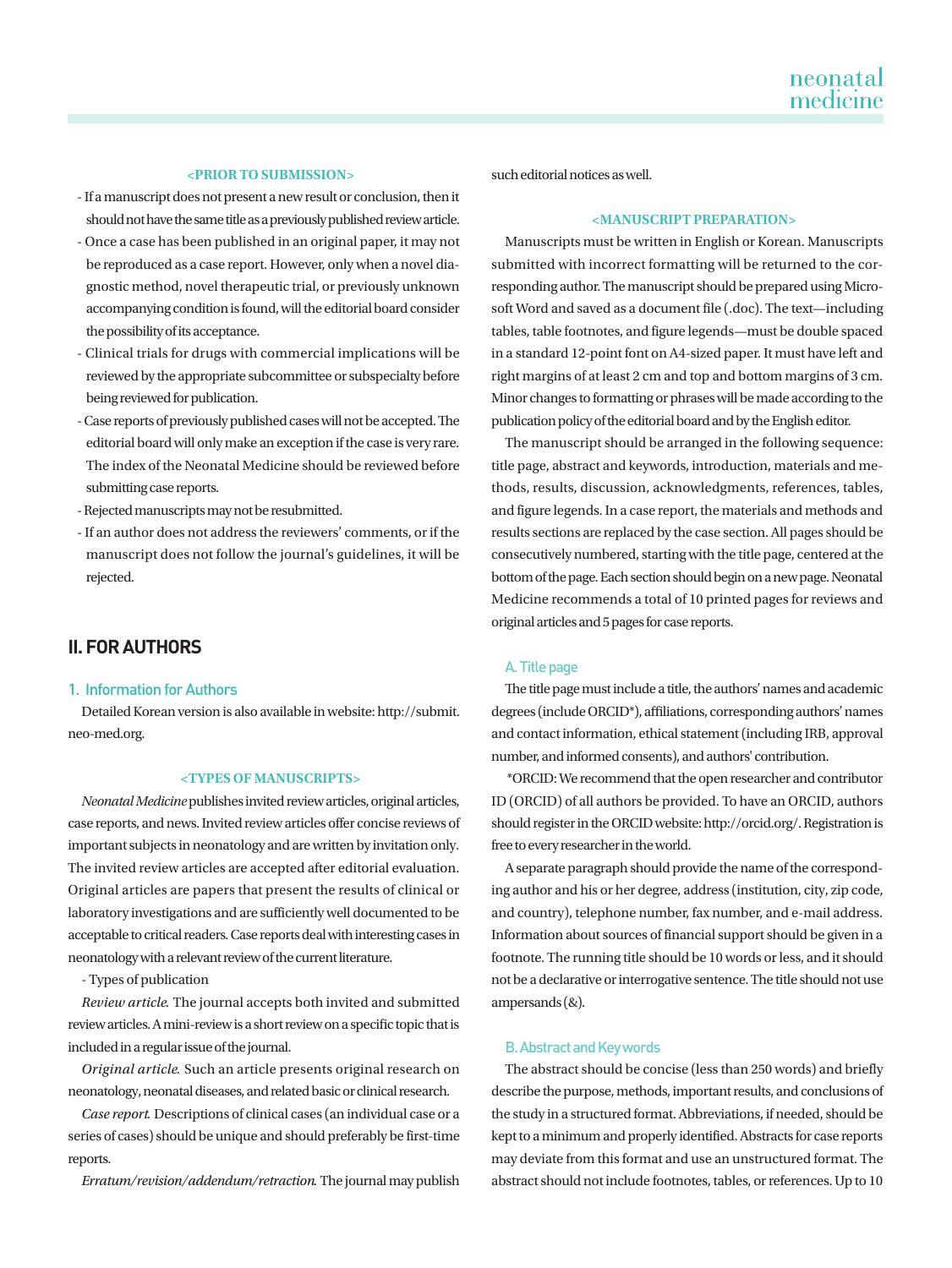keywords should be provided below the abstract for indexing purposes. Use terms from the list of medical subject headings (MeSH) provided by Index Medicus. If suitable MeSH terms are not yet available for recently introduced terms, current terms may be used.

## C. Introduction

The introduction describes the most pertinent papers and other relevant findings. It also includes the specific question driving the investigation.

## D. Materials and Methods

We endorse the Helsinki Declaration and expect that all investigations involving human subjects are performed in accordance with its principles. For animal experimentation, the Guiding Principles for the Care and Use of Animals, approved by the American Physiological Society, must be observed. The experimental methods should be explained concisely but with enough detail that they can be repeated by other investigators. Previously published procedures should not be described in detail; however, new or significant modifications require full descriptions.

Ensure the correct use of the terms "sex" (when reporting biological factors) and "gender" (identity, psychosocial, or cultural factors), and, unless inappropriate, report the sex and/or gender of study participants, the sex of animals or cells, and describe the methods used to determine sex and gender. If the study was done involving an exclusive population, for example, in only one sex, authors should justify why, except in obvious cases. Authors should define how they determined race or ethnicity and justify their relevance.

The sources of special chemicals or preparations should be given (i.e., company name, city, state, and country). All statistical methods and the criteria for significance levels should be described. In case reports, the materials and methods and results sections are replaced by case histories or case descriptions. All units should be expressed metrically according to the international system of units (SI).

#### E. Results

This section should be logically presented using text, tables, and illustrations. Avoid excessive textual repetition of the contents of tables or figures.

## F. Discussion

The data should be interpreted concisely without repeating material already presented in the results section. Speculation is permitted, but it must be supported by the data and well founded.

#### G. Acknowledgment

All people who made substantial contributions but are not eligible as authors are named here. All sources of funding applicable to the study should be stated here explicitly.

## H. References

In-text reference citations should be consecutive numbers placed in parentheses (Vancouver style). The references section should list the works in the order they were cited in the text alonge with the corresponding number. The style for articles in periodicals is as follows: the name and initials of the authors (use et al. for six or more authors), full title of article, journal name abbreviated according to Index Medicus, year, volume, and first and last page numbers. The style for a chapter in a book is as follows: the author, title of the chapter, editor of the book, title of the book, edition, volume, place, publisher, year, and first and last page numbers.

Authors are responsible for the accuracy and completeness of their references and citations. In-press papers may be listed in the references with the journal name and tentative year of publication. Unpublished data or personal communications can be listed only with the author's written permission.

Other types of references not described below should follow The NLM Style Guide for Authors, Editors, and Publishers (Patrias K. Citing medicine: the NLM style guide for authors, editors, and publishers [Internet]. 2nd ed. Wendling DL, technical editor. Bethesda [MD]: National Library of Medicine [US]; 2007 [updated 2009 Jan 14; cited 2009 Aug 1]).

Available from http://www.nlm.nih.gov/citingmedicine.

Examples of reference style:

1. Journal articles

a) Standard journal article

Bae CW, Takahashi A, Chida S, Sasaki M. Morphology and function of pulmonary surfactant inhibited by meconium. Pediatr Res 1998;44:187-91.

b) Journal article with organization as author

American Academy of Pediatrics. Work Group on Breastfeeding. Breastfeeding and the use of human milk. Pediatrics 1997;100: 1035-9.

c) Supplement/part/special number to a volume for journal articles

Orzalesi M. Vitamins and the premature. Biol Neonate 1979;52 Suppl 1:97-112.

d) Article type for journal articles

Spargo PM, Manners JM. DDAVP and open heart surgery [letter]. Anaesthesia 1989;44:363-4.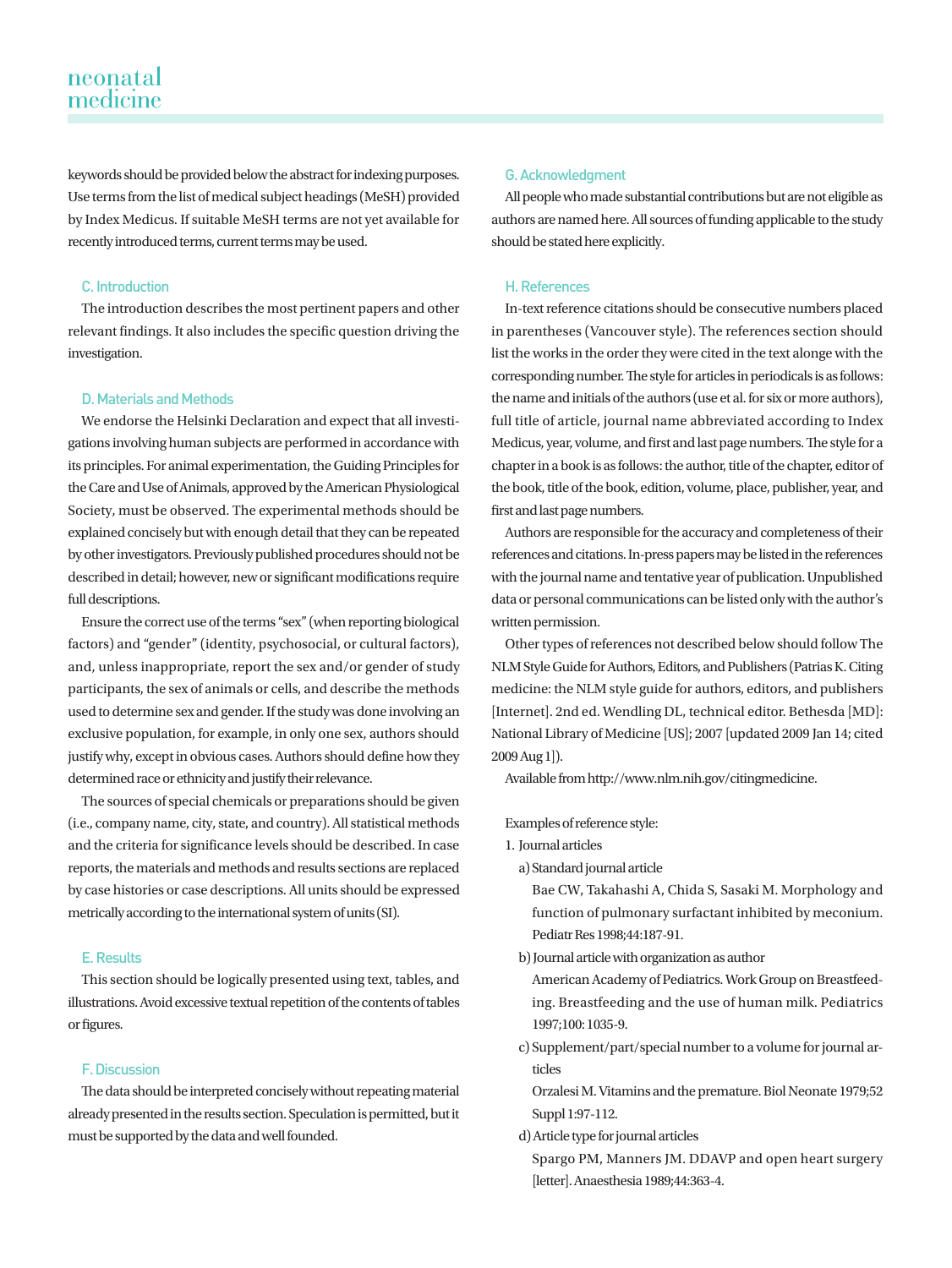#### 2. Books

a) Individual volume

Volpe JJ. Neurology of the newborn. 3rd ed. Philadelphia: WB Saunders Co, 1995:35-9.

b) Part (chapter) of a book

Menendez AA, Alea OA, Beckerman RC. Control of ventilation and apnea. In: Goldsmith JP, Karotkin EH, editors. Assisted ventilation of the neonate. 3rd ed. Philadelphia: WB Saunders Co, 1996:69-81.

c) Conference publications

Vivian VL, editor. Child abuse and neglect: a medical community response. Proceedings of the First AMA National Conference on Child Abuse and Neglect; 1984 Mar 30-31 (date); Chicago (location). Chicago (city): American Medical Association (name of meeting), 1985 (year).

d) Theses and dissertations

Kaplan SJ. Post-hospital home health care: the elderly's access and utilization (dissertation). St. Louis (MO): Washington Univ., 1995.

3. Forthcoming ("in press")

Leshner AI. Molecular mechanisms of cocaine addiction. N Engl J Med. In press 1996.

4. Material on the Internet (online)

a) Electronic article—with DOI

Fletcher D, Wagstaff CRD. Organisational psychology in elite sport: its emergence, application and future. Psychol Sport Exerc 2009;10(4):427-34. doi:10.1016/j.psychsport.2009. 03.009.

b) Electronic article—without DOI

Lemanek K. Adherence issues in the medical management of asthma. J Pediatr Psychol [Internet] 1990 [cited 2010 Apr 22];15(4):437-58. Available from: [http://jpepsy.oxfordjournals.](http://jpepsy.oxfordjournals.org/cgi/reprint/15/4/437) [org/cgi/reprint/15/4/437.](http://jpepsy.oxfordjournals.org/cgi/reprint/15/4/437)

c) Electronic book—entire book

Bartlett A. Breastwork: rethinking breastfeeding [monograph online]. Sydney, NSW: University of New South Wales Press; 2005 [cited 2009 Nov 10]. Available from: NetLibrary.

d) Chapter from an electronic book

Darwin C. On the origin of species by means of natural selection or the preservation of favoured races in the struggle for life [Internet]. London: John Murray; 1859. Chapter 5, Laws of variation [cited 2010 Apr 22]. Available from: [http://www.](http://www.talkorigins.org/faqs/origin/chapter5.html) [talkorigins.org/faqs/origin/chapter5.html](http://www.talkorigins.org/faqs/origin/chapter5.html).

5. Reports and other government publications

Page E, Harney JM. Health hazard evaluation report. Cincinnati (OH): National Institute for Occupational Safety and Health (US); 2001 Feb. 24 p. Report No.:HETA2000- 0139-2824.

## 6. Website

International Committee of Medical Journal Editors. Uniform requirements for manuscripts submitted to biomedical journals: writing and editing for biomedical publication [Internet]. International Committee of Medical Journal Editors; 1979 [cited 2009 Nov 1]. Available from: http://www.icmje.org/urm\_main.html.

#### I. Tables and figures

Tables and figures should be submitted separately from the text of the paper, and figure legends should be embedded in the manuscript file as a separate sheet at the end of manuscript. Both JPEG and TIFF formats are acceptable for figures. Tables should be simple and not duplicate information found in the figures. Title all tables and number them with Arabic numerals in the order they are cited in the text. Type each table on a separate sheet. Describe all abbreviations under the table. The tables should not use diagonal or horizontal lines. Only numbers and English text should be used in the tables and figures. References should be made in the following order: \*, +, +, §, ∥, ¶, \*\*.

Clear, glossy prints are acceptable in place of original drawings, provided all parts of the figures are in focus. X-ray films and Polaroid photographs are not acceptable. Except for complicated illustrations that present large amounts of data, all figures are published on one page or one column width; when the figures are reduced to the size of a single column or single page width, the smallest parts of the figure must be legible.

All photographs should be of high quality; the preferred scan resolution for photographs is 300 dpi. Color photographs will only be published if the editor agrees they are absolutely necessary. Expenses for reproducing color photographs will be charged to the author; current estimates for color reproduction can be obtained from the Editorial Office. The author is responsible for submitting prints that are of sufficient quality to permit accurate reproduction and for approving the final color galley proofs. All photographs should be correctly exposed and sharply focused. Neonatal Medicine assumes no responsibility for the quality of photographs as they appear in the journal. Symbols, arrows, or letters used in photographs should contrast with the background. Each light microscopic photograph should have a legend that includes the name of the stain and the magnification; electron microscopic photographs should have an internal scale marker. All types of figures may be reduced, enlarged, or trimmed for publication by the editor.

All figure legends should be double spaced. Do not use a separate sheet for each legend. Figure legends should briefly describe the data and explain any abbreviations or reference points in the photograph. If there are more than two figures under the same title, they should be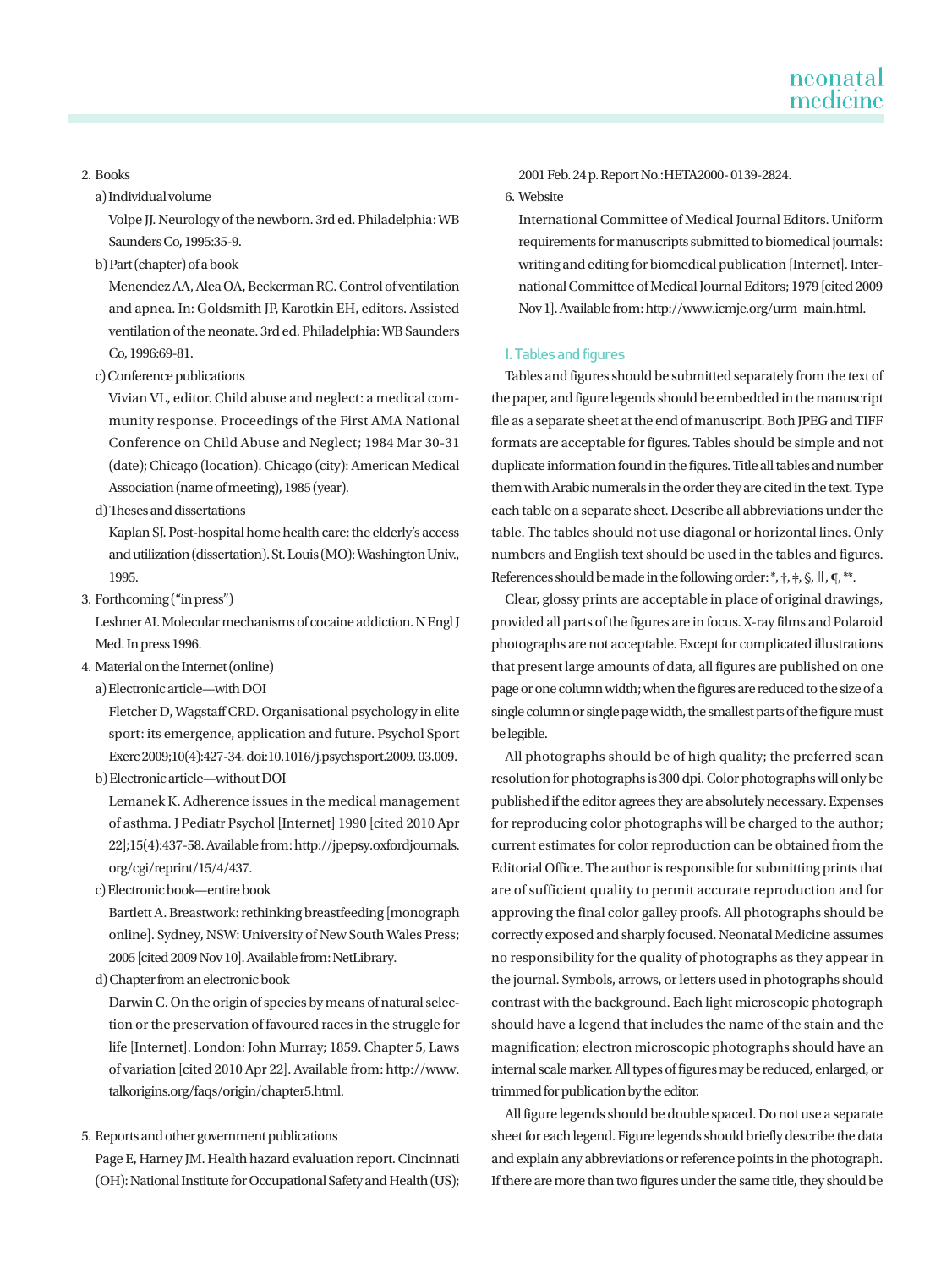labeled Figure 1A, Figure 1B, etc. When referencing a table or figure in the manuscript, write (Table 1), (Figure 1), etc.

## J. General guidelines

- 1. All numbers should be Arabic numerals, and all measurements are expressed using the metric system. Laboratory values are expressed using conventional units of measure, with the relevant international system of units (SI). Leave a space between the number and the unit (except for % and ℃). There should be a space between English text and parentheses.
- 2. Generic names should be used. When proprietary brands are used for devices, drugs, or reagents, include the name of the manufacturer, city, and country of origin.
- 3. Lowercase letters are used throughout the manuscript, except for locations, names, proper nouns, abbreviations, etc., where capital letters are needed.
- 4. The species names of microorganisms are italicized. The whole name should be given first (e.g., *Echerichia coli*), followed by an abbreviation (*E. coli*). All Latin expressions (e.g., *in vitro, in vivo, versus*) are italicized. However, when using vs. as an abbreviation for versus, it does not need to be italicized.
- 5. When citing a reference in the manuscript, only the last name of the author is given. If there is one author, use "Smith $1$ "; for two authors, "Lee and Park<sup>2)</sup>"; more than three, "Edward et al.<sup>3)</sup>."
- 6. For abbreviations, provide the full term the first time it appears, then use only the abbreviation.
- 7. If there are multiple contents, use subtitles for the materials/ methods and results sections.
- 8. For statistical analyses, please describe the statistical test used and the value of P considered to be significant. (e.g., *P*<0.05). However, the current trend is to state the exact P values (e.g., *P*=0.004), which is also desirable. P should be capitalized and italicized with a hyphen between P and "value" (i.e., *P*-value).
- 9. The conclusion of the manuscript should be situated at the end of the discussion section, not as a standalone section.
- 10. Manuscripts written in English by nonnative speakers should be checked prior to submission by a professional editing service or someone with comparable English-language skills. The English editing checklist should be submitted along with the proofreader's name, credentials, and comments on the manuscript.

#### **<PEER REVIEW PROCESS>**

*Neonatal Medicine* reviews all received materials.

Manuscripts are sent to three relevant referees to review the content. The editor selects the referees. The results of the reviews will be classified as follows:

*Accepted*: the manuscript will be forwarded to the publisher without further corrections.

*Minor revisions*: the author should address the reviewers' comments, which will be checked by the reviewers before being sent to the publisher.

*Major revisions*: the author should address the comments from the reviewers and make the appropriate corrections, which will then be checked by the three reviewers.

*Rejection*: if one of the three reviewers rejects the manuscript, the final decision will be made by the editorial committee.

*Consultation*: review of the manuscript will be done through consultation with subcommittees and subspecialties.

#### **<REVISION OF PROOFS AND PUBLICATION>**

In the revision process, the author should submit three documents: the revised manuscript, a manuscript with the revised parts highlighted, and the author's responses to the reviewers' comments. After the corrections are made, the accepted manuscript will be sent to the publisher for printing. The proofs may be revised more than once by the corresponding author, if needed. The author should double check for corrections in the content, title, affiliation, capitalization, locations of figures, and references. The corresponding author is responsible for further corrections made after printing. If a revised draft is not returned within six months, it is considered withdrawn.

## **<ARTICLE PROCESSING CHARGE>**

An article processing charge of ₩30,000 (Korean won) will be applicable for articles accepted for publication in the *Neonatal Medicine*. Submission of the article to the journal can be completed once the payment method has been agreed. Any applicable article processing charge must be paid prior to publication.

NOTE: The article processing charges are waived for articles from low income countries.

Low income countries: [https://datahelpdesk.worldbank.org/](https://datahelpdesk.worldbank.org/knowledgebase/articles/906519) [knowledgebase/articles/906519](https://datahelpdesk.worldbank.org/knowledgebase/articles/906519)

#### **<CONFIRMATION OF ACCEPTANCE>**

Once the manuscript is sent to the publisher, confirmation of acceptance by *Neonatal Medicine* (www.neo-med.org) may be issued. Registering for the board exams, a receipt of confirmation with two reprints may be ordered for the accepted manuscript. An additional fee is required for these reprints.

## 2. Electronic manuscript submission

Authors should submit manuscripts via the electronic manuscript